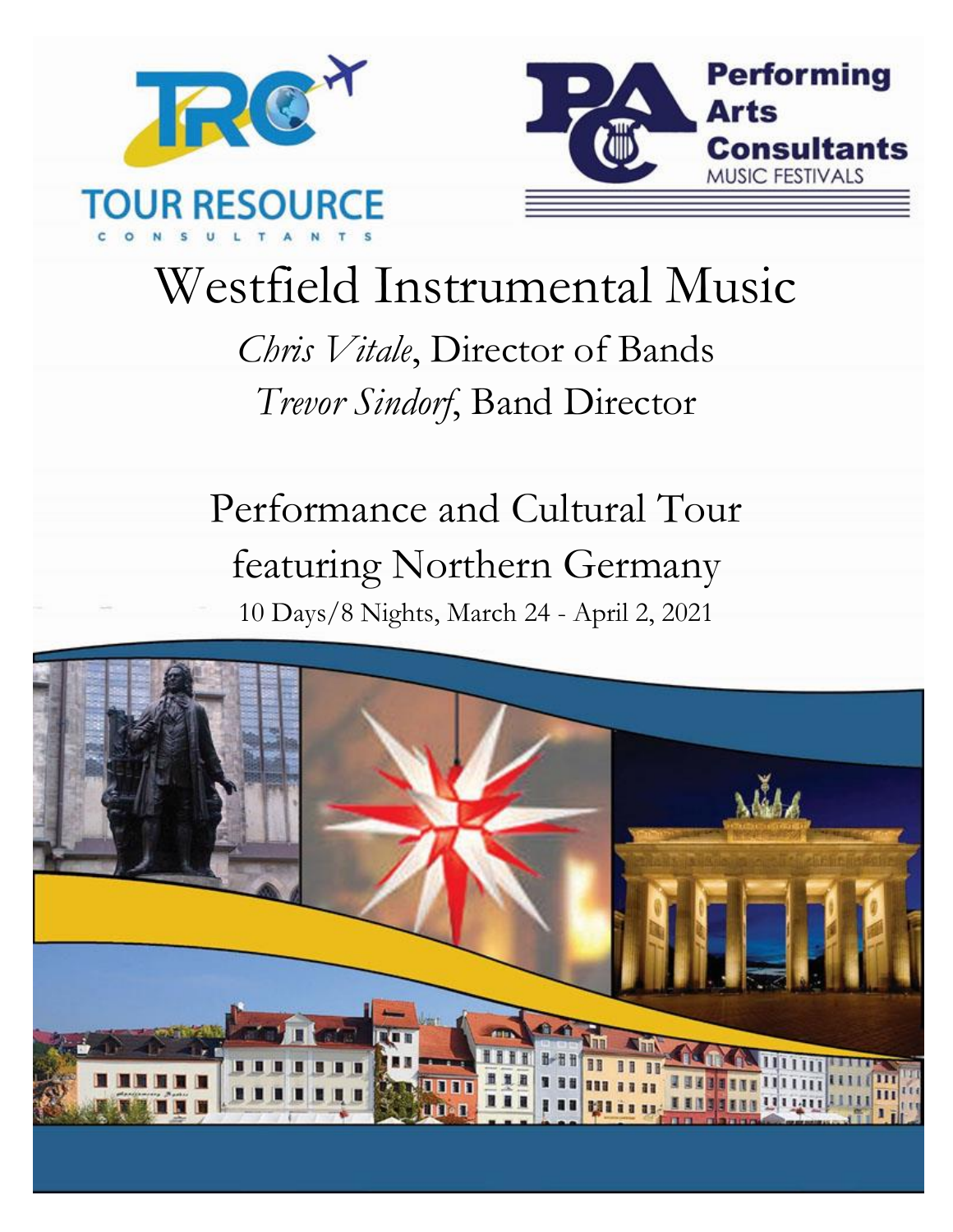## Westfield Instrumental Music Performance and Cultural Tour featuring Northern Germany 10 Days/8 Nights, March 24 - April 2, 2021

Itinerary #3, Edition #1 Date of this Proposal: November 12, 2019

#### **BERLIN/LEIPZIG, GERMANY**

#### **March 24 - 28, 2021 (1 night in flight and 3 nights in Leipzig)**

Load the motorcoach at Westfield HS parking lot after school on Wednesday, March 24. We transfer by private motorcoach and check in at **Newark International Airport** for our flight into **Berlin Tegel Airport**, arriving on Thursday morning. We gather luggage, instruments and meet our tour managers. Depart for Leipzig. Check in to the hotel and have dinner together. Welcome to Germany! Friday we have a **Guided Walking Tour** of Leipzig, including entrances to **St. Thomas Church** (where Bach is buried) and the nearby **Bach Archive Museum**. Free time for lunch and to explore Leipzig in your small groups this afternoon. We have an **Evening Shared Rehearsal**  with the Wind Ensemble from the J.S. Bach School of Music (tbc). Dinner provided. Saturday morning we have a **Guided Tour** of the **Gewandhaus Concert Hall**, one of Europe's most prestigious venues. The afternoon is free for you to have lunch and to explore in your small groups. This evening we have a **Shared Performance** with the J.S. Bach School of Music **Wind Ensemble**, hosted by the US Consulate (tbc). Post-concert reception/dinner with both ensembles. Return to the hotel.

**Meals:** Breakfast and Dinner daily

#### **DRESDEN/HERRNHUT/GÖRLITZ/BAUTZEN, GERMANY**

#### **March 28 – 30, 2021 (2 nights in Görlitz)**

Sunday morning we check out of the hotel after breakfast, departing for **Dresden**, with a **Guided Walking Tour**  and free time for lunch and to explore in your small groups. Mid-afternoon we continue on to **Görlitz**, a wellpreserved Medieval village on the border between Germany and Poland. We walk together to the **Old Town Friendship Bridge**, which reconnects the German and Polish sides of the village which had been separated since the Second World War. **Group photo**. Free time for lunch and to explore in your small groups (will you choose pierogi dumplings in Poland or a bratwurst with sauerkraut in Germany?). Monday we transfer to **Herrnhut** as we visit the **Herrnhut Star Factory**. A holiday tradition which started here and has spread across Germany and other parts of the world, a **Herrnhut Star** is a 16, 24 or 32-pointed multicolored Christmas decoration. It can sit atop a tree, hang from a ceiling corner or be displayed on a desk. They make excellent gifts and souvenirs, a chance to share and remember your trip to Germany. After our brief factory tour, we have a chance to visit the showroom and purchase (yes, they do have stars which are made to work with US 110 voltage). We have an **Acoustical Rehearsal**, with dinner provided. We present a Monday **Evening Concert** (Herrnhut Central Church tbc). **Meals:** Buffet Breakfast and Dinner daily

#### **BERLIN, GERMANY**

#### **March 30 - April 2, 2021 (3 nights in Berlin)**

Depart Tuesday morning for **Berlin**, stopping in Potsdam en route. We visit **Sans Souci Castle** this afternoon. Continue on to Berlin, and check into the hotel. Dinner provided. Wednesday morning we transfer to **Refugio**, a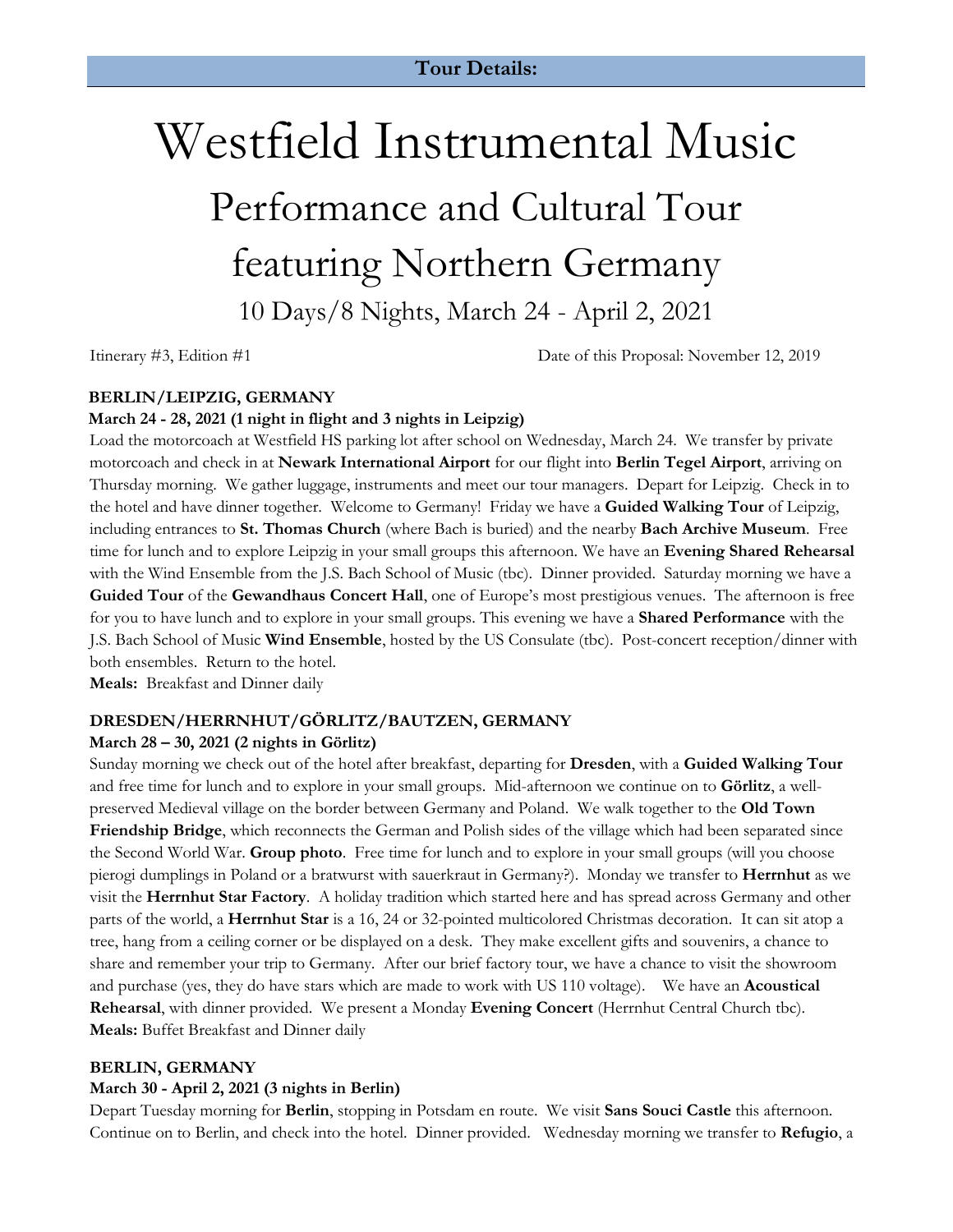community providing housing and training for Syrian refugees. Our concert this evening will be a benefit for this grateful community. After an independent lunch near Alexanderplatz, we have an **Acoustical Rehearsal** prior to our **Evening Benefit Concert**. Dinner provided after the performance. Thursday we have a 2.5 hour **Guided Tour of Berlin**, including the **Brandenburg Gate**, **Holocaust Memorial** and the site of the former **Berlin Wall**. After a break for a bite of lunch near the former **Checkpoint Charlie**, we return to Alexanderplatz for some free time in our small groups. We gather under the famous TV Tower at 5:30pm (**Group Photo!)**, walking together to our restaurant for tonight's **Farewell Banquet**. Friday morning, we transfer to the airport for our return flight to the USA. Load the waiting motorcoach and return to Westfield. Welcome home!

**Meals:** Buffet Breakfast and Dinner daily

#### **Land Tour Specifics:**

- $\triangleright$  8 nights' accommodation in tourist and superior tourist class hotels, in triple and twin rooms with private bath
- ➢ Deluxe Private Motorcoach as per the land portion of the itinerary
- ➢ 3 Performances
- ➢ Buffet Breakfast and 8 Dinners (including the Farewell Banquet)
- ➢ 8 nights Private Hotel Security included
- ➢ Westfield Staff Pre-trip included
- ➢ Guided sightseeing tours of Berlin, Dresden, and Leipzig
- ➢ Paid entrances to the Bach Archive Museum, St. Thomas Church, Herrnhut Star Factory and Sans Souci Castle
- ➢ PAC Tour Escort throughout the trip
- $\triangleright$  One European Tour Manager per motorcoach throughout the land portion of the itinerary
- ➢ All gratuities to bus drivers, tour managers, local guides and group meal waitstaff included
- ➢ A Pre-Tour Meeting with PAC Staff to review the itinerary and answer questions
- $\triangleright$  Prices based on an exchange of US\$ 1 =  $\epsilon$  0.84 (Euro)

#### **\*\*Travel Protection with Travelex:**

At the direction of Mr.Vitale, TRC will purchase the 360° Student Group Choice Comprehensive Travel Protection Plan, up to the full trip cost, <u>for all travelers in this group</u>. The travel protection includes Trip Cancellation, Trip Interruption, Emergency Medical and Emergency Evacuation/Repatriation, Trip Delay, Baggage Delay and more.

The price to include the insurance is \$89\* per person.

For a summary of the plan details, including the benefits, coverages, limitations, and exclusions, please view the Description of Coverage found on our website at http://tourresource.com/about/. Travel Insurance is underwritten by Berkshire Hathaway Specialty Insurance Company; NAIC #22276. 9KW

*\*Based on 2019 insurance rates; subject to change*